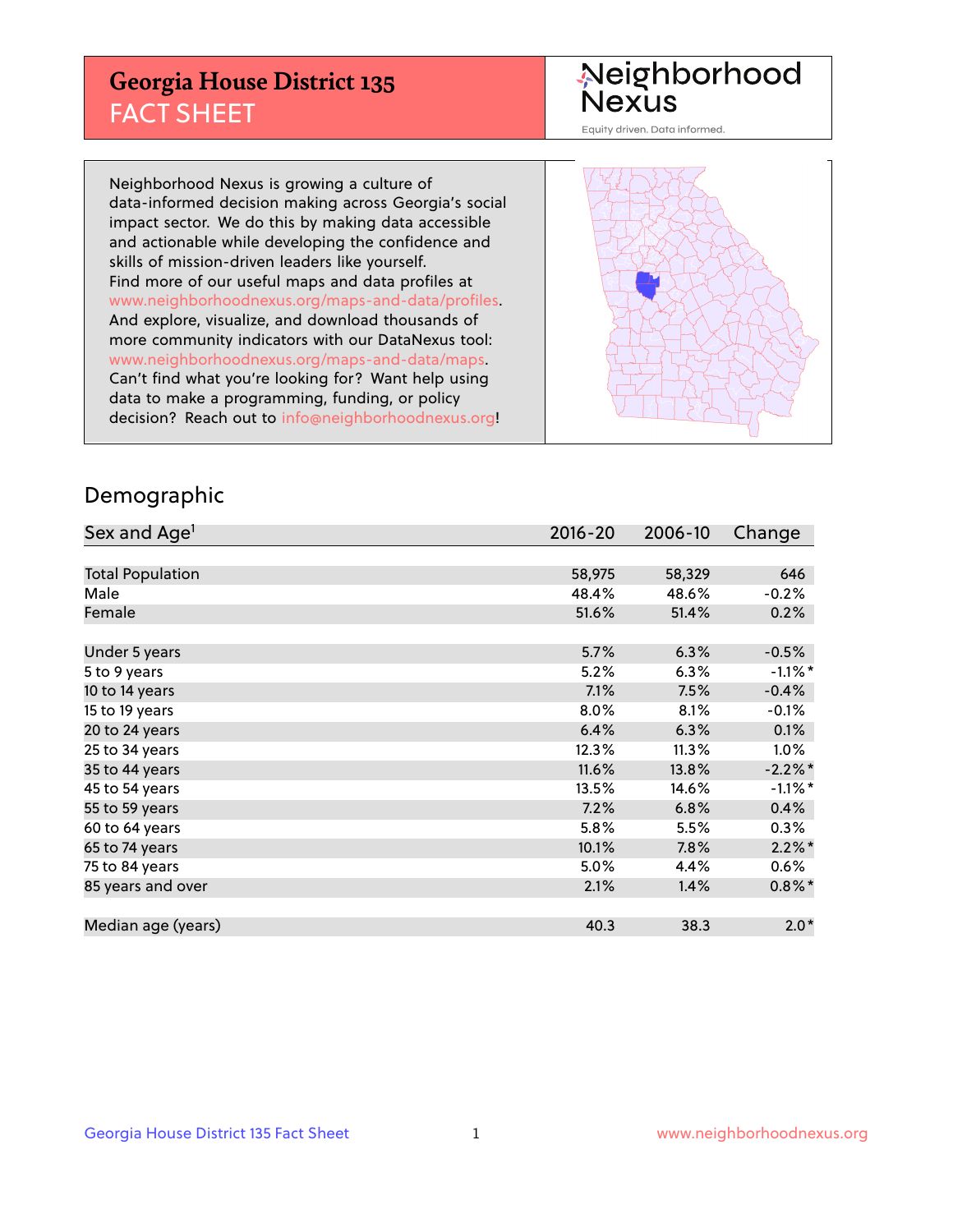## Demographic, continued...

| Race <sup>2</sup>                                            | 2016-20     | 2006-10 | Change     |
|--------------------------------------------------------------|-------------|---------|------------|
| <b>Total population</b>                                      | 58,975      | 58,329  | 646        |
| One race                                                     | 98.1%       | 99.1%   | $-1.0\%$ * |
| White                                                        | 72.8%       | 72.8%   | 0.0%       |
| <b>Black or African American</b>                             | 23.3%       | 24.9%   | $-1.6%$    |
| American Indian and Alaska Native                            | 0.3%        | 0.3%    | $-0.0%$    |
| Asian                                                        | 0.4%        | 0.5%    | $-0.1%$    |
| Native Hawaiian and Other Pacific Islander                   | 0.3%        | 0.0%    | 0.3%       |
| Some other race                                              | 1.0%        | 0.6%    | 0.4%       |
| Two or more races                                            | 1.9%        | 0.9%    | $1.0\%$ *  |
| Race alone or in combination with other race(s) <sup>3</sup> | $2016 - 20$ | 2006-10 | Change     |
| <b>Total population</b>                                      | 58,975      | 58,329  | 646        |
| White                                                        | 74.3%       | 73.7%   | 0.6%       |
| <b>Black or African American</b>                             | 24.3%       | 25.3%   | $-1.0%$    |
| American Indian and Alaska Native                            | 1.0%        | 0.6%    | 0.4%       |
| Asian                                                        | 0.9%        | 0.7%    | 0.2%       |
| Native Hawaiian and Other Pacific Islander                   | 0.4%        | 0.0%    | 0.4%       |
| Some other race                                              | 1.2%        | 0.7%    | 0.6%       |
| Hispanic or Latino and Race <sup>4</sup>                     | $2016 - 20$ | 2006-10 | Change     |
| <b>Total population</b>                                      | 58,975      | 58,329  | 646        |
| Hispanic or Latino (of any race)                             | 2.3%        | 1.7%    | 0.6%       |
| Not Hispanic or Latino                                       | 97.7%       | 98.3%   | $-0.6%$    |
| White alone                                                  | 71.6%       | 71.7%   | $-0.1%$    |
| <b>Black or African American alone</b>                       | 23.2%       | 24.9%   | $-1.7%$    |
| American Indian and Alaska Native alone                      | 0.3%        | 0.3%    | $-0.0%$    |
| Asian alone                                                  | 0.4%        | 0.5%    | $-0.1%$    |
| Native Hawaiian and Other Pacific Islander alone             | 0.3%        | 0.0%    | 0.3%       |
| Some other race alone                                        | 0.2%        | 0.0%    | 0.1%       |
| Two or more races                                            | 1.8%        | 0.9%    | $0.9\%$ *  |
| U.S. Citizenship Status <sup>5</sup>                         | $2016 - 20$ | 2006-10 | Change     |
| Foreign-born population                                      | 1,423       | 906     | $517*$     |
| Naturalized U.S. citizen                                     | 56.4%       | 26.0%   | 30.3%      |
| Not a U.S. citizen                                           | 43.6%       | 74.0%   | $-30.3%$ * |
|                                                              |             |         |            |
| Citizen, Voting Age Population <sup>6</sup>                  | $2016 - 20$ | 2006-10 | Change     |
| Citizen, 18 and over population                              | 45,114      | 43,448  | $1,666*$   |
| Male                                                         | 46.9%       | 47.3%   | $-0.4%$    |
| Female                                                       | 53.1%       | 52.7%   | 0.4%       |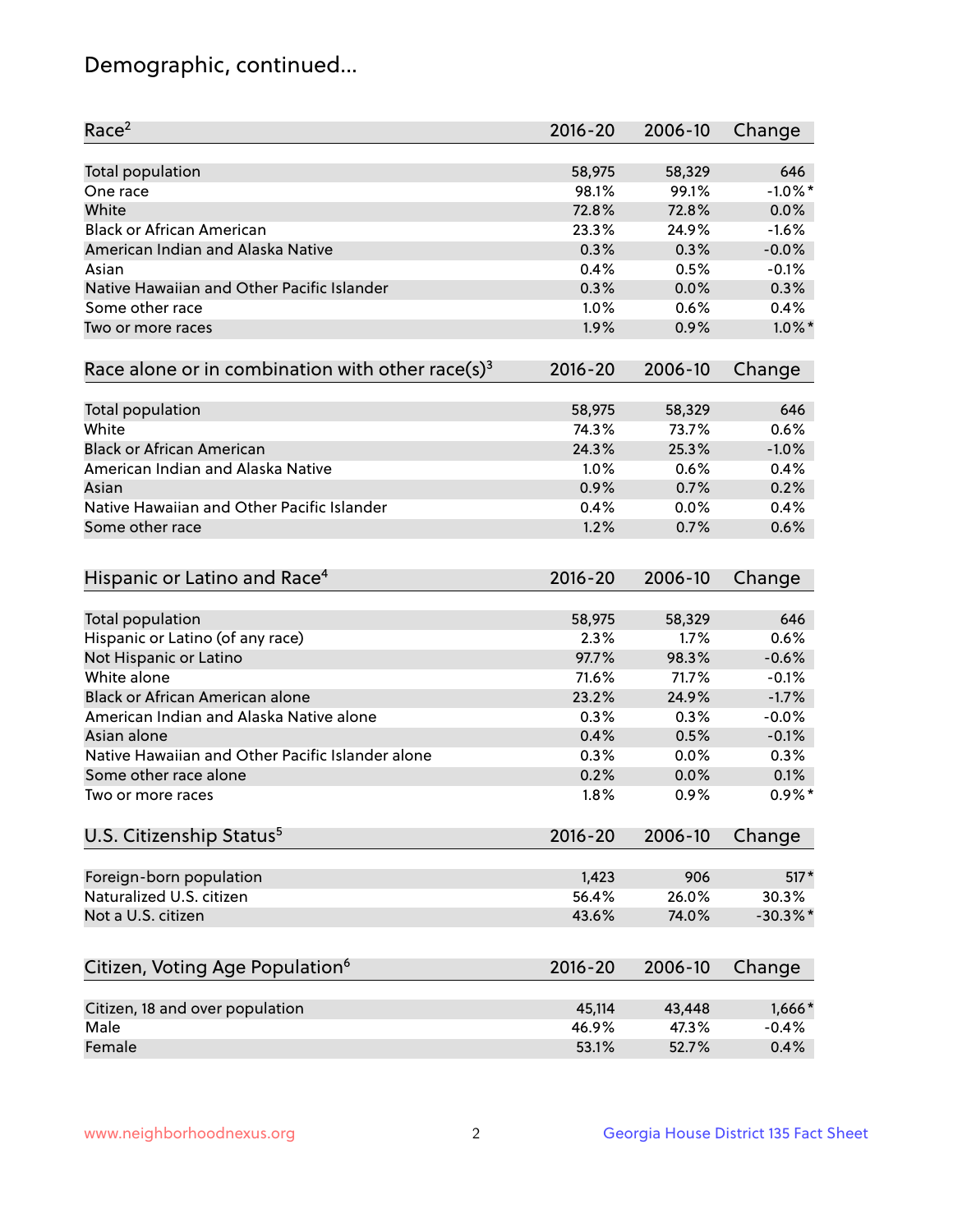#### Economic

| Income <sup>7</sup>                                 | 2016-20 | 2006-10 | Change     |
|-----------------------------------------------------|---------|---------|------------|
|                                                     |         |         |            |
| All households                                      | 21,463  | 21,340  | 123        |
| Less than \$10,000                                  | 11.2%   | 10.1%   | 1.1%       |
| \$10,000 to \$14,999                                | 4.3%    | 8.3%    | $-3.9\%$ * |
| \$15,000 to \$24,999                                | 10.8%   | 12.2%   | $-1.5%$    |
| \$25,000 to \$34,999                                | 10.9%   | 14.9%   | $-4.0\%$ * |
| \$35,000 to \$49,999                                | 13.8%   | 16.8%   | $-3.0\%$ * |
| \$50,000 to \$74,999                                | 18.2%   | 17.9%   | 0.3%       |
| \$75,000 to \$99,999                                | 11.5%   | 11.1%   | 0.5%       |
| \$100,000 to \$149,999                              | 13.0%   | 6.3%    | $6.7\%$ *  |
| \$150,000 to \$199,999                              | $3.4\%$ | 1.8%    | $1.6\%$ *  |
| \$200,000 or more                                   | 2.8%    | 0.7%    | $2.2\%$ *  |
| Median household income (dollars)                   | 48,994  | 38,782  | $10,211*$  |
| Mean household income (dollars)                     | 63,394  | 48,287  | 15,107*    |
| With earnings                                       | 66.8%   | 74.6%   | $-7.9%$ *  |
| Mean earnings (dollars)                             | 70,834  | 49,281  | 21,553*    |
| <b>With Social Security</b>                         | 36.5%   | 35.6%   | 0.9%       |
| Mean Social Security income (dollars)               | 18,799  | 14,237  | 4,562*     |
| With retirement income                              | 24.6%   | 19.8%   | 4.8%*      |
| Mean retirement income (dollars)                    | 22,878  | 16,303  | $6,575*$   |
| With Supplemental Security Income                   | 8.7%    | 6.0%    | $2.7\%$ *  |
| Mean Supplemental Security Income (dollars)         | 11,055  | 6,727   | 4,328*     |
| With cash public assistance income                  | 2.6%    | 1.9%    | 0.6%       |
| Mean cash public assistance income (dollars)        | 1,692   | 2,428   | $-736$     |
| With Food Stamp/SNAP benefits in the past 12 months | 15.6%   | 15.2%   | 0.4%       |
|                                                     |         |         |            |
| Families                                            | 13,098  | 15,607  | $-2,508*$  |
| Less than \$10,000                                  | 5.8%    | 6.6%    | $-0.8%$    |
| \$10,000 to \$14,999                                | 2.0%    | 6.2%    | $-4.1\%$ * |
| \$15,000 to \$24,999                                | 7.5%    | 10.9%   | $-3.5%$ *  |
| \$25,000 to \$34,999                                | 7.1%    | 14.0%   | $-6.9\%$ * |
| \$35,000 to \$49,999                                | 12.9%   | 17.7%   | $-4.8\%$ * |
| \$50,000 to \$74,999                                | 21.8%   | 20.2%   | 1.6%       |
| \$75,000 to \$99,999                                | 14.5%   | 13.6%   | 1.0%       |
| \$100,000 to \$149,999                              | 18.7%   | 7.9%    | 10.8%*     |
| \$150,000 to \$199,999                              | 5.6%    | 2.3%    | $3.3\%$ *  |
| \$200,000 or more                                   | 4.1%    | 0.7%    | $3.4\%$ *  |
| Median family income (dollars)                      | 67,024  | 45,423  | 21,601*    |
| Mean family income (dollars)                        | 80,227  | 54,150  | 26,077*    |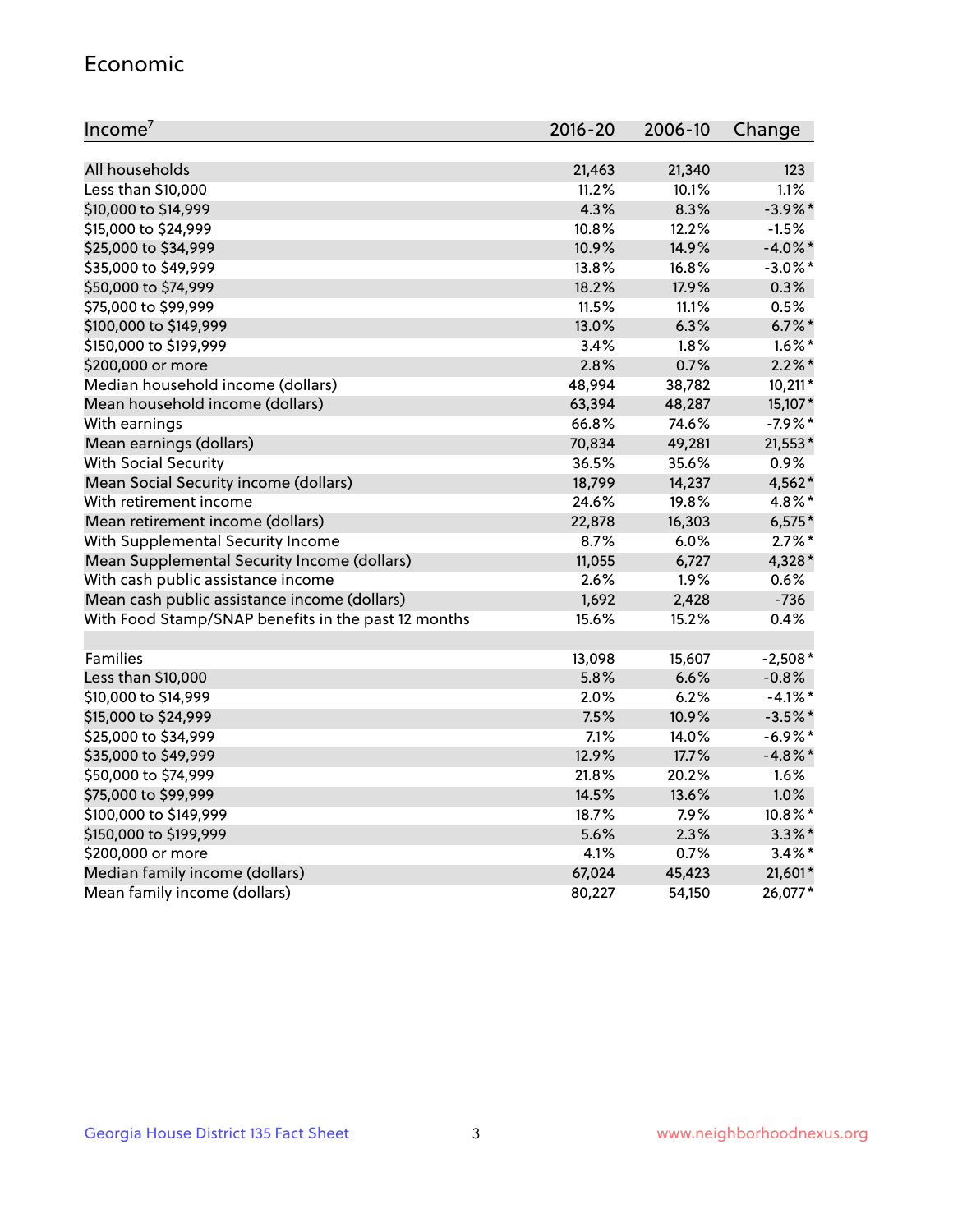## Economic, continued...

| Income, continued <sup>8</sup>                                        | $2016 - 20$ | 2006-10 | Change     |
|-----------------------------------------------------------------------|-------------|---------|------------|
|                                                                       |             |         |            |
| Nonfamily households                                                  | 8,364       | 5,733   | $2,631*$   |
| Median nonfamily income (dollars)                                     | 27,909      | 23,540  | 4,369*     |
| Mean nonfamily income (dollars)                                       | 35,161      | 30,484  | $4,677*$   |
| Median earnings for workers (dollars)                                 | 31,965      | 23,594  | 8,371*     |
| Median earnings for male full-time, year-round workers                | 49,439      | 38,233  | 11,206*    |
| (dollars)                                                             |             |         |            |
| Median earnings for female full-time, year-round workers<br>(dollars) | 35,944      | 28,245  | 7,699*     |
| Per capita income (dollars)                                           | 24,612      | 18,421  | $6,191*$   |
|                                                                       |             |         |            |
| Families and People Below Poverty Level <sup>9</sup>                  | $2016 - 20$ | 2006-10 | Change     |
|                                                                       |             |         |            |
| <b>All families</b>                                                   | 10.7%       | 15.2%   | $-4.5%$ *  |
| With related children under 18 years                                  | 15.6%       | 20.6%   | $-5.1%$    |
| With related children under 5 years only                              | 25.5%       | 26.3%   | $-0.7%$    |
| Married couple families                                               | 4.8%        | 7.1%    | $-2.3%$    |
| With related children under 18 years                                  | 5.2%        | 8.5%    | $-3.4%$    |
| With related children under 5 years only                              | 4.7%        | 4.1%    | 0.6%       |
| Families with female householder, no husband present                  | 33.1%       | 34.6%   | $-1.5%$    |
| With related children under 18 years                                  | 41.8%       | 42.3%   | $-0.5%$    |
| With related children under 5 years only                              | 65.4%       | 51.7%   | 13.7%      |
| All people                                                            | 15.8%       | 17.6%   | $-1.8%$    |
| Under 18 years                                                        | 19.4%       | 22.1%   | $-2.7%$    |
| Related children under 18 years                                       | 19.0%       | 22.0%   | $-3.0%$    |
| Related children under 5 years                                        | 31.4%       | 27.2%   | 4.2%       |
| Related children 5 to 17 years                                        | 14.7%       | 20.2%   | $-5.5%$    |
| 18 years and over                                                     | 14.7%       | 16.1%   | $-1.4%$    |
| 18 to 64 years                                                        | 14.5%       | 17.3%   | $-2.8%$    |
| 65 years and over                                                     | 15.5%       | 10.7%   | 4.8%       |
| People in families                                                    | 11.6%       | 15.2%   | $-3.6\%$ * |
| Unrelated individuals 15 years and over                               | 33.1%       | 32.4%   | 0.7%       |
|                                                                       |             |         |            |
| Non-Hispanic white people                                             | 11.7%       | 11.1%   | 0.6%       |
| Black or African-American people                                      | 27.7%       | 32.6%   | $-4.9%$    |
| Asian people                                                          | 4.6%        | 34.2%   | $-29.5%$   |
| Hispanic or Latino people                                             | 22.6%       | 44.0%   | $-21.4%$   |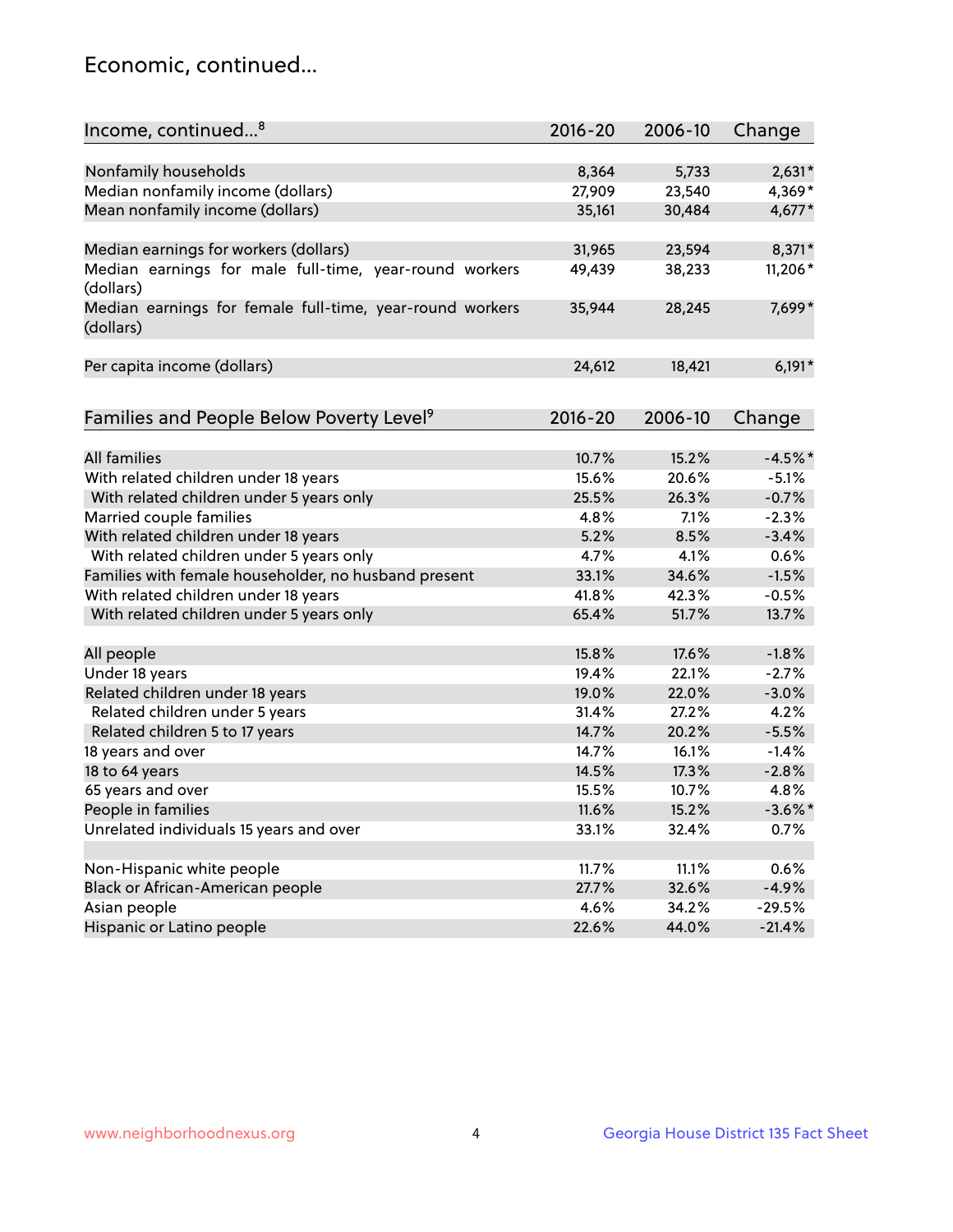## Employment

| Employment Status <sup>10</sup>                               | $2016 - 20$ | 2006-10 | Change     |
|---------------------------------------------------------------|-------------|---------|------------|
| Population 16 years and over                                  | 47,813      | 45,902  | 1,911*     |
| In labor force                                                | 53.6%       | 60.5%   | $-6.9\%$ * |
| Civilian labor force                                          | 53.5%       | 60.4%   | $-6.9\%$ * |
| Employed                                                      | 50.5%       | 52.8%   | $-2.2%$    |
| Unemployed                                                    | 2.9%        | 7.6%    | $-4.7%$    |
| <b>Armed Forces</b>                                           | 0.1%        | 0.1%    | $-0.0%$    |
| Not in labor force                                            | 46.4%       | 39.5%   | $6.9\%$ *  |
|                                                               |             |         |            |
| Civilian labor force                                          | 25,565      | 27,717  | $-2,152*$  |
| <b>Unemployment Rate</b>                                      | 5.5%        | 12.6%   | $-7.1%$    |
|                                                               |             |         |            |
| Females 16 years and over                                     | 25,026      | 24,068  | 957        |
| In labor force                                                | 49.6%       | 55.2%   | $-5.6\%$ * |
| Civilian labor force                                          | 49.6%       | 55.0%   | $-5.5%$ *  |
| Employed                                                      | 46.9%       | 48.6%   | $-1.7%$    |
|                                                               |             |         |            |
| Own children of the householder under 6 years                 | 3,717       | 3,897   | $-180$     |
| All parents in family in labor force                          | 61.8%       | 70.2%   | $-8.5%$    |
|                                                               |             |         |            |
| Own children of the householder 6 to 17 years                 | 7,930       | 8,906   | $-977*$    |
| All parents in family in labor force                          | 72.3%       | 70.1%   | 2.2%       |
|                                                               |             |         |            |
| Industry <sup>11</sup>                                        | $2016 - 20$ | 2006-10 | Change     |
|                                                               |             |         |            |
| Civilian employed population 16 years and over                | 24,155      | 24,219  | $-64$      |
| Agriculture, forestry, fishing and hunting, and mining        | 0.7%        | 1.5%    | $-0.9%$    |
| Construction                                                  | 7.5%        | 9.9%    | $-2.4%$    |
| Manufacturing                                                 | 17.5%       | 18.3%   | $-0.7%$    |
| Wholesale trade                                               | 2.3%        | 2.3%    | 0.0%       |
| Retail trade                                                  | 9.1%        | 12.5%   | $-3.3\%$ * |
| Transportation and warehousing, and utilities                 | 7.7%        | 7.0%    | 0.7%       |
| Information                                                   | 1.3%        | 1.6%    | $-0.2%$    |
| Finance and insurance, and real estate and rental and leasing | 5.6%        | 4.0%    | 1.6%       |
| Professional, scientific, and management, and administrative  | 6.3%        | 4.9%    | 1.5%       |
| and waste management services                                 |             |         |            |
| Educational services, and health care and social assistance   | 24.0%       | 20.7%   | $3.3\%$ *  |
| Arts, entertainment, and recreation, and accommodation and    | 5.6%        | 6.8%    | $-1.2%$    |
| food services                                                 |             |         |            |
| Other services, except public administration                  | 4.5%        | 4.9%    | $-0.4%$    |
| Public administration                                         | 7.8%        | 5.7%    | $2.1\%$ *  |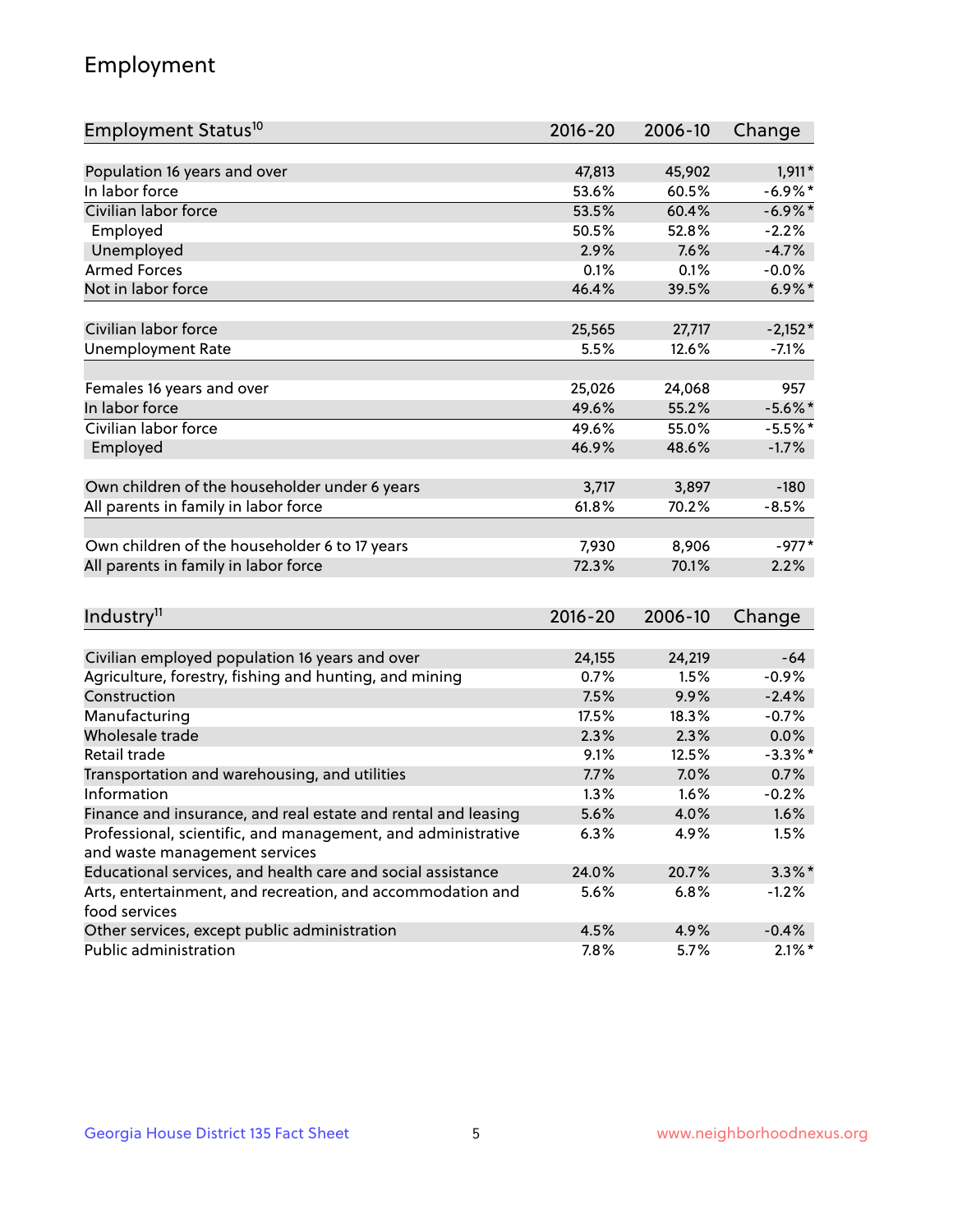## Employment, continued...

| Civilian employed population 16 years and over<br>24,155<br>24,219<br>$-64$<br>$6.5%$ *<br>Management, business, science, and arts occupations<br>32.0%<br>25.5%<br>0.3%<br>Service occupations<br>17.0%<br>16.7%<br>Sales and office occupations<br>$-3.0\%$ *<br>20.6%<br>23.7%<br>$-2.7%$<br>and<br>10.8%<br>13.5%<br>Natural<br>resources,<br>construction,<br>maintenance<br>20.6%<br>$-1.1%$<br>19.5%<br>$2016 - 20$<br>2006-10<br>Change<br>Civilian employed population 16 years and over<br>24,155<br>24,219<br>$-64$<br>Private wage and salary workers<br>$-2.8%$<br>73.3%<br>76.1%<br>$5.5\%$ *<br>22.4%<br>16.9%<br>Self-employed in own not incorporated business workers<br>$-2.7%$ *<br>4.2%<br>6.9%<br>0.0%<br>0.1%<br>0.1%<br>2019<br>2010<br>Change<br>13,434<br>13,048<br>386<br>56.0%<br>57.4%<br>$-1.4%$<br>44.0%<br>42.6%<br>1.4%<br>Jobs by Industry Sector <sup>15</sup><br>2019<br>2010<br>Change<br>13,434<br>13,048<br>386<br>3.2%<br>Goods Producing sectors<br>23.6%<br>20.4%<br>Trade, Transportation, and Utilities sectors<br>18.3%<br>16.6%<br>1.6%<br>All Other Services sectors<br>58.1%<br>63.0%<br>$-4.9%$<br>Total Jobs in district held by district residents<br>7,524<br>7,488<br>36<br><b>Goods Producing sectors</b><br>26.0%<br>22.5%<br>3.5%<br>Trade, Transportation, and Utilities sectors<br>10.8%<br>10.1%<br>0.7%<br>$-4.2%$<br>63.2%<br>67.4%<br>2019<br>2010<br>Change<br>Total Jobs in district<br>13,434<br>386<br>13,048<br>Jobs with earnings \$1250/month or less<br>26.2%<br>31.5%<br>$-5.3%$<br>Jobs with earnings \$1251/month to \$3333/month<br>$-6.2%$<br>39.0%<br>45.2%<br>Jobs with earnings greater than \$3333/month<br>11.5%<br>34.8%<br>23.3%<br>Total Jobs in district held by district residents<br>7,524<br>7,488<br>36 | Occupation <sup>12</sup>                                    | $2016 - 20$ | 2006-10 | Change  |
|-------------------------------------------------------------------------------------------------------------------------------------------------------------------------------------------------------------------------------------------------------------------------------------------------------------------------------------------------------------------------------------------------------------------------------------------------------------------------------------------------------------------------------------------------------------------------------------------------------------------------------------------------------------------------------------------------------------------------------------------------------------------------------------------------------------------------------------------------------------------------------------------------------------------------------------------------------------------------------------------------------------------------------------------------------------------------------------------------------------------------------------------------------------------------------------------------------------------------------------------------------------------------------------------------------------------------------------------------------------------------------------------------------------------------------------------------------------------------------------------------------------------------------------------------------------------------------------------------------------------------------------------------------------------------------------------------------------------------------------------------------------------------------------------------|-------------------------------------------------------------|-------------|---------|---------|
|                                                                                                                                                                                                                                                                                                                                                                                                                                                                                                                                                                                                                                                                                                                                                                                                                                                                                                                                                                                                                                                                                                                                                                                                                                                                                                                                                                                                                                                                                                                                                                                                                                                                                                                                                                                                 |                                                             |             |         |         |
|                                                                                                                                                                                                                                                                                                                                                                                                                                                                                                                                                                                                                                                                                                                                                                                                                                                                                                                                                                                                                                                                                                                                                                                                                                                                                                                                                                                                                                                                                                                                                                                                                                                                                                                                                                                                 |                                                             |             |         |         |
|                                                                                                                                                                                                                                                                                                                                                                                                                                                                                                                                                                                                                                                                                                                                                                                                                                                                                                                                                                                                                                                                                                                                                                                                                                                                                                                                                                                                                                                                                                                                                                                                                                                                                                                                                                                                 |                                                             |             |         |         |
|                                                                                                                                                                                                                                                                                                                                                                                                                                                                                                                                                                                                                                                                                                                                                                                                                                                                                                                                                                                                                                                                                                                                                                                                                                                                                                                                                                                                                                                                                                                                                                                                                                                                                                                                                                                                 |                                                             |             |         |         |
|                                                                                                                                                                                                                                                                                                                                                                                                                                                                                                                                                                                                                                                                                                                                                                                                                                                                                                                                                                                                                                                                                                                                                                                                                                                                                                                                                                                                                                                                                                                                                                                                                                                                                                                                                                                                 |                                                             |             |         |         |
|                                                                                                                                                                                                                                                                                                                                                                                                                                                                                                                                                                                                                                                                                                                                                                                                                                                                                                                                                                                                                                                                                                                                                                                                                                                                                                                                                                                                                                                                                                                                                                                                                                                                                                                                                                                                 | occupations                                                 |             |         |         |
|                                                                                                                                                                                                                                                                                                                                                                                                                                                                                                                                                                                                                                                                                                                                                                                                                                                                                                                                                                                                                                                                                                                                                                                                                                                                                                                                                                                                                                                                                                                                                                                                                                                                                                                                                                                                 | Production, transportation, and material moving occupations |             |         |         |
|                                                                                                                                                                                                                                                                                                                                                                                                                                                                                                                                                                                                                                                                                                                                                                                                                                                                                                                                                                                                                                                                                                                                                                                                                                                                                                                                                                                                                                                                                                                                                                                                                                                                                                                                                                                                 | Class of Worker <sup>13</sup>                               |             |         |         |
|                                                                                                                                                                                                                                                                                                                                                                                                                                                                                                                                                                                                                                                                                                                                                                                                                                                                                                                                                                                                                                                                                                                                                                                                                                                                                                                                                                                                                                                                                                                                                                                                                                                                                                                                                                                                 |                                                             |             |         |         |
|                                                                                                                                                                                                                                                                                                                                                                                                                                                                                                                                                                                                                                                                                                                                                                                                                                                                                                                                                                                                                                                                                                                                                                                                                                                                                                                                                                                                                                                                                                                                                                                                                                                                                                                                                                                                 |                                                             |             |         |         |
|                                                                                                                                                                                                                                                                                                                                                                                                                                                                                                                                                                                                                                                                                                                                                                                                                                                                                                                                                                                                                                                                                                                                                                                                                                                                                                                                                                                                                                                                                                                                                                                                                                                                                                                                                                                                 |                                                             |             |         |         |
|                                                                                                                                                                                                                                                                                                                                                                                                                                                                                                                                                                                                                                                                                                                                                                                                                                                                                                                                                                                                                                                                                                                                                                                                                                                                                                                                                                                                                                                                                                                                                                                                                                                                                                                                                                                                 | Government workers                                          |             |         |         |
|                                                                                                                                                                                                                                                                                                                                                                                                                                                                                                                                                                                                                                                                                                                                                                                                                                                                                                                                                                                                                                                                                                                                                                                                                                                                                                                                                                                                                                                                                                                                                                                                                                                                                                                                                                                                 |                                                             |             |         |         |
|                                                                                                                                                                                                                                                                                                                                                                                                                                                                                                                                                                                                                                                                                                                                                                                                                                                                                                                                                                                                                                                                                                                                                                                                                                                                                                                                                                                                                                                                                                                                                                                                                                                                                                                                                                                                 | Unpaid family workers                                       |             |         |         |
|                                                                                                                                                                                                                                                                                                                                                                                                                                                                                                                                                                                                                                                                                                                                                                                                                                                                                                                                                                                                                                                                                                                                                                                                                                                                                                                                                                                                                                                                                                                                                                                                                                                                                                                                                                                                 | Job Flows <sup>14</sup>                                     |             |         |         |
|                                                                                                                                                                                                                                                                                                                                                                                                                                                                                                                                                                                                                                                                                                                                                                                                                                                                                                                                                                                                                                                                                                                                                                                                                                                                                                                                                                                                                                                                                                                                                                                                                                                                                                                                                                                                 |                                                             |             |         |         |
|                                                                                                                                                                                                                                                                                                                                                                                                                                                                                                                                                                                                                                                                                                                                                                                                                                                                                                                                                                                                                                                                                                                                                                                                                                                                                                                                                                                                                                                                                                                                                                                                                                                                                                                                                                                                 | Total Jobs in district                                      |             |         |         |
|                                                                                                                                                                                                                                                                                                                                                                                                                                                                                                                                                                                                                                                                                                                                                                                                                                                                                                                                                                                                                                                                                                                                                                                                                                                                                                                                                                                                                                                                                                                                                                                                                                                                                                                                                                                                 | Held by residents of district                               |             |         |         |
|                                                                                                                                                                                                                                                                                                                                                                                                                                                                                                                                                                                                                                                                                                                                                                                                                                                                                                                                                                                                                                                                                                                                                                                                                                                                                                                                                                                                                                                                                                                                                                                                                                                                                                                                                                                                 | Held by non-residents of district                           |             |         |         |
|                                                                                                                                                                                                                                                                                                                                                                                                                                                                                                                                                                                                                                                                                                                                                                                                                                                                                                                                                                                                                                                                                                                                                                                                                                                                                                                                                                                                                                                                                                                                                                                                                                                                                                                                                                                                 |                                                             |             |         |         |
|                                                                                                                                                                                                                                                                                                                                                                                                                                                                                                                                                                                                                                                                                                                                                                                                                                                                                                                                                                                                                                                                                                                                                                                                                                                                                                                                                                                                                                                                                                                                                                                                                                                                                                                                                                                                 |                                                             |             |         |         |
|                                                                                                                                                                                                                                                                                                                                                                                                                                                                                                                                                                                                                                                                                                                                                                                                                                                                                                                                                                                                                                                                                                                                                                                                                                                                                                                                                                                                                                                                                                                                                                                                                                                                                                                                                                                                 | Total Jobs in district                                      |             |         |         |
|                                                                                                                                                                                                                                                                                                                                                                                                                                                                                                                                                                                                                                                                                                                                                                                                                                                                                                                                                                                                                                                                                                                                                                                                                                                                                                                                                                                                                                                                                                                                                                                                                                                                                                                                                                                                 |                                                             |             |         |         |
|                                                                                                                                                                                                                                                                                                                                                                                                                                                                                                                                                                                                                                                                                                                                                                                                                                                                                                                                                                                                                                                                                                                                                                                                                                                                                                                                                                                                                                                                                                                                                                                                                                                                                                                                                                                                 |                                                             |             |         |         |
|                                                                                                                                                                                                                                                                                                                                                                                                                                                                                                                                                                                                                                                                                                                                                                                                                                                                                                                                                                                                                                                                                                                                                                                                                                                                                                                                                                                                                                                                                                                                                                                                                                                                                                                                                                                                 |                                                             |             |         |         |
|                                                                                                                                                                                                                                                                                                                                                                                                                                                                                                                                                                                                                                                                                                                                                                                                                                                                                                                                                                                                                                                                                                                                                                                                                                                                                                                                                                                                                                                                                                                                                                                                                                                                                                                                                                                                 |                                                             |             |         |         |
|                                                                                                                                                                                                                                                                                                                                                                                                                                                                                                                                                                                                                                                                                                                                                                                                                                                                                                                                                                                                                                                                                                                                                                                                                                                                                                                                                                                                                                                                                                                                                                                                                                                                                                                                                                                                 |                                                             |             |         |         |
|                                                                                                                                                                                                                                                                                                                                                                                                                                                                                                                                                                                                                                                                                                                                                                                                                                                                                                                                                                                                                                                                                                                                                                                                                                                                                                                                                                                                                                                                                                                                                                                                                                                                                                                                                                                                 |                                                             |             |         |         |
|                                                                                                                                                                                                                                                                                                                                                                                                                                                                                                                                                                                                                                                                                                                                                                                                                                                                                                                                                                                                                                                                                                                                                                                                                                                                                                                                                                                                                                                                                                                                                                                                                                                                                                                                                                                                 |                                                             |             |         |         |
|                                                                                                                                                                                                                                                                                                                                                                                                                                                                                                                                                                                                                                                                                                                                                                                                                                                                                                                                                                                                                                                                                                                                                                                                                                                                                                                                                                                                                                                                                                                                                                                                                                                                                                                                                                                                 | All Other Services sectors                                  |             |         |         |
|                                                                                                                                                                                                                                                                                                                                                                                                                                                                                                                                                                                                                                                                                                                                                                                                                                                                                                                                                                                                                                                                                                                                                                                                                                                                                                                                                                                                                                                                                                                                                                                                                                                                                                                                                                                                 |                                                             |             |         |         |
|                                                                                                                                                                                                                                                                                                                                                                                                                                                                                                                                                                                                                                                                                                                                                                                                                                                                                                                                                                                                                                                                                                                                                                                                                                                                                                                                                                                                                                                                                                                                                                                                                                                                                                                                                                                                 | Jobs by Earnings <sup>16</sup>                              |             |         |         |
|                                                                                                                                                                                                                                                                                                                                                                                                                                                                                                                                                                                                                                                                                                                                                                                                                                                                                                                                                                                                                                                                                                                                                                                                                                                                                                                                                                                                                                                                                                                                                                                                                                                                                                                                                                                                 |                                                             |             |         |         |
|                                                                                                                                                                                                                                                                                                                                                                                                                                                                                                                                                                                                                                                                                                                                                                                                                                                                                                                                                                                                                                                                                                                                                                                                                                                                                                                                                                                                                                                                                                                                                                                                                                                                                                                                                                                                 |                                                             |             |         |         |
|                                                                                                                                                                                                                                                                                                                                                                                                                                                                                                                                                                                                                                                                                                                                                                                                                                                                                                                                                                                                                                                                                                                                                                                                                                                                                                                                                                                                                                                                                                                                                                                                                                                                                                                                                                                                 |                                                             |             |         |         |
|                                                                                                                                                                                                                                                                                                                                                                                                                                                                                                                                                                                                                                                                                                                                                                                                                                                                                                                                                                                                                                                                                                                                                                                                                                                                                                                                                                                                                                                                                                                                                                                                                                                                                                                                                                                                 |                                                             |             |         |         |
|                                                                                                                                                                                                                                                                                                                                                                                                                                                                                                                                                                                                                                                                                                                                                                                                                                                                                                                                                                                                                                                                                                                                                                                                                                                                                                                                                                                                                                                                                                                                                                                                                                                                                                                                                                                                 |                                                             |             |         |         |
|                                                                                                                                                                                                                                                                                                                                                                                                                                                                                                                                                                                                                                                                                                                                                                                                                                                                                                                                                                                                                                                                                                                                                                                                                                                                                                                                                                                                                                                                                                                                                                                                                                                                                                                                                                                                 |                                                             |             |         |         |
|                                                                                                                                                                                                                                                                                                                                                                                                                                                                                                                                                                                                                                                                                                                                                                                                                                                                                                                                                                                                                                                                                                                                                                                                                                                                                                                                                                                                                                                                                                                                                                                                                                                                                                                                                                                                 | Jobs with earnings \$1250/month or less                     | 26.0%       | 31.7%   | $-5.7%$ |
| 40.0%<br>44.8%<br>$-4.7%$                                                                                                                                                                                                                                                                                                                                                                                                                                                                                                                                                                                                                                                                                                                                                                                                                                                                                                                                                                                                                                                                                                                                                                                                                                                                                                                                                                                                                                                                                                                                                                                                                                                                                                                                                                       | Jobs with earnings \$1251/month to \$3333/month             |             |         |         |
| 34.0%<br>23.5%<br>10.4%                                                                                                                                                                                                                                                                                                                                                                                                                                                                                                                                                                                                                                                                                                                                                                                                                                                                                                                                                                                                                                                                                                                                                                                                                                                                                                                                                                                                                                                                                                                                                                                                                                                                                                                                                                         | Jobs with earnings greater than \$3333/month                |             |         |         |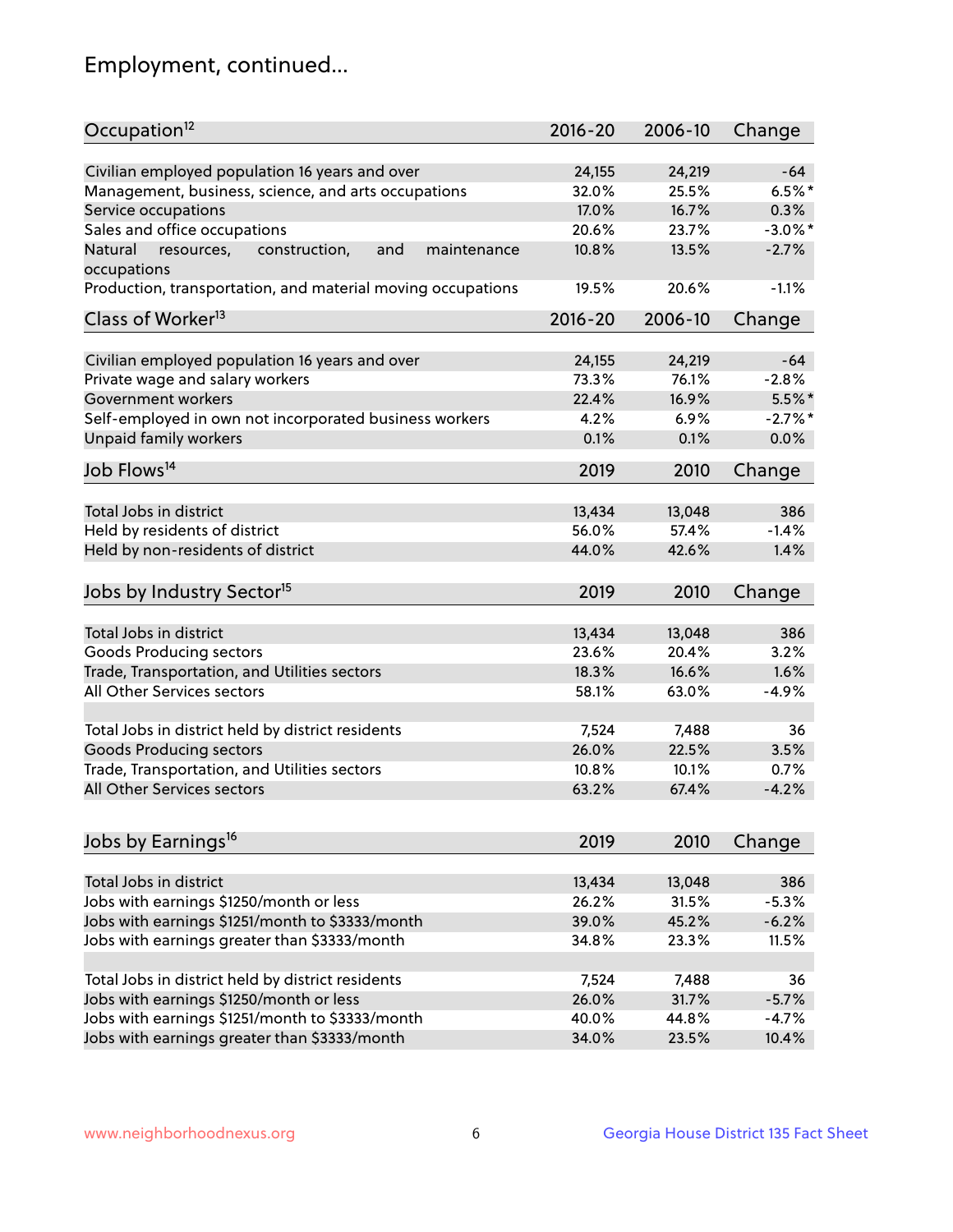## Employment, continued...

| 2019   | 2010   | Change  |
|--------|--------|---------|
|        |        |         |
| 13,434 | 13,048 | 386     |
| 20.5%  | 19.8%  | 0.7%    |
| 53.4%  | 59.0%  | $-5.6%$ |
| 26.1%  | 21.2%  | 4.9%    |
|        |        |         |
| 7.524  | 7,488  | 36      |
| 19.5%  | 17.1%  | 2.4%    |
| 52.6%  | 59.6%  | $-7.0%$ |
| 27.8%  | 23.3%  | 4.6%    |
|        |        |         |

#### Education

| School Enrollment <sup>18</sup>                | $2016 - 20$ | 2006-10 | Change     |
|------------------------------------------------|-------------|---------|------------|
|                                                |             |         |            |
| Population 3 years and over enrolled in school | 14,651      | 15,156  | $-505$     |
| Nursery school, preschool                      | 5.3%        | 5.6%    | $-0.3%$    |
| Kindergarten                                   | 6.0%        | 5.3%    | 0.7%       |
| Elementary school (grades 1-8)                 | 37.6%       | 43.4%   | $-5.8\%$ * |
| High school (grades 9-12)                      | 23.8%       | 23.7%   | 0.0%       |
| College or graduate school                     | 27.3%       | 21.9%   | $5.4\%$ *  |
| Educational Attainment <sup>19</sup>           | $2016 - 20$ | 2006-10 | Change     |
|                                                |             |         |            |
| Population 25 years and over                   | 39,875      | 38,259  | $1,617*$   |
| Less than 9th grade                            | 4.3%        | 6.4%    | $-2.1%$    |
| 9th to 12th grade, no diploma                  | 10.6%       | 15.3%   | $-4.8\%$ * |
| High school graduate (includes equivalency)    | 38.2%       | 40.3%   | $-2.1%$    |
| Some college, no degree                        | 23.0%       | 20.7%   | $2.3\%$ *  |
| Associate's degree                             | 8.7%        | 5.0%    | $3.7\%$ *  |
| Bachelor's degree                              | 9.0%        | 7.6%    | $1.5\%$ *  |
| Graduate or professional degree                | 6.2%        | 4.8%    | $1.4\%$    |
|                                                |             |         |            |
| Percent high school graduate or higher         | 85.2%       | 78.3%   | $6.9\%$ *  |
| Percent bachelor's degree or higher            | 15.3%       | 12.3%   | $2.9\%$ *  |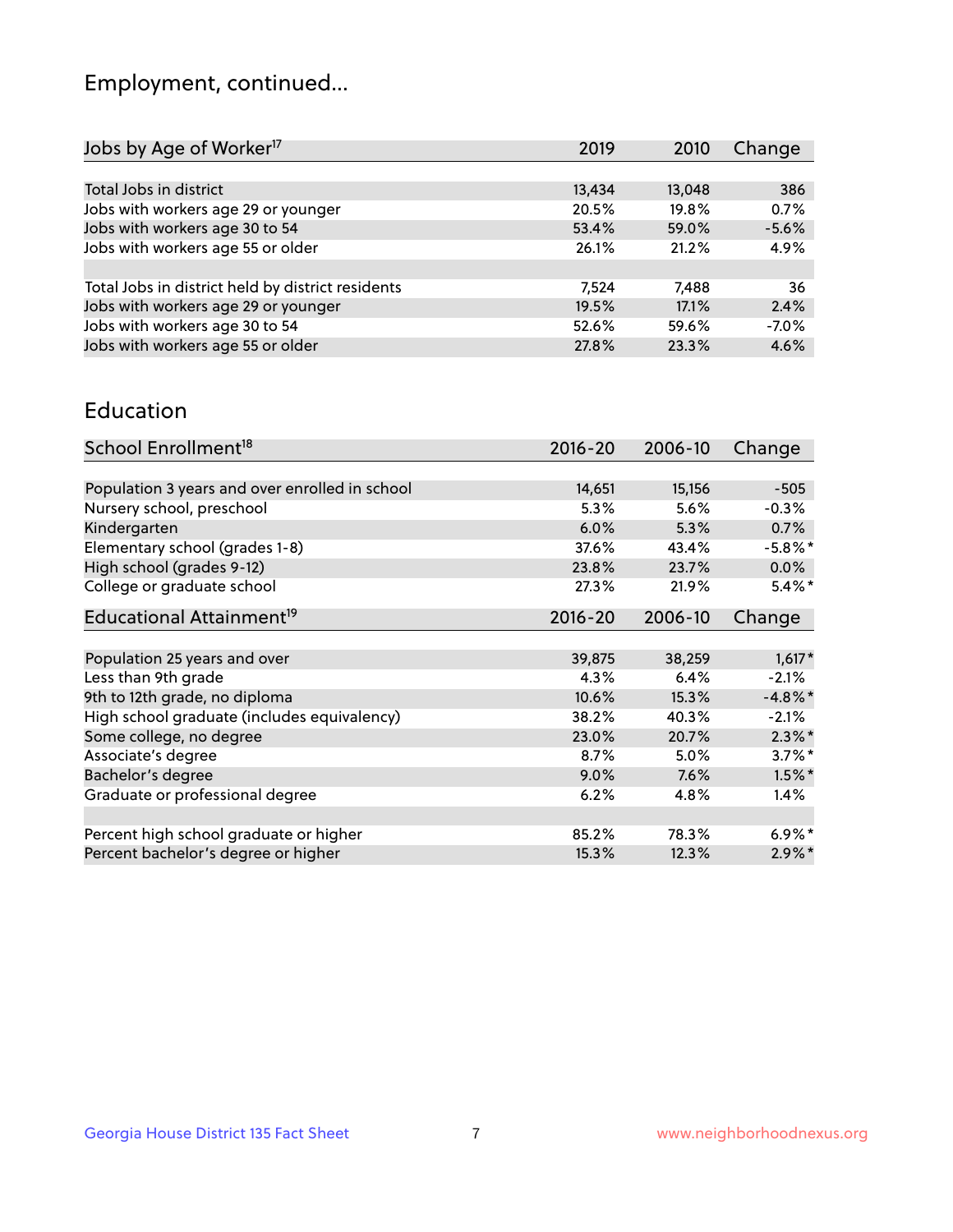## Housing

| Households by Type <sup>20</sup>                     | 2016-20     | 2006-10 | Change     |
|------------------------------------------------------|-------------|---------|------------|
|                                                      |             |         |            |
| Total households                                     | 21,463      | 21,340  | 123        |
| Family households (families)                         | 61.0%       | 73.1%   | $-12.1%$   |
| With own children under 18 years                     | 22.8%       | 31.3%   | $-8.4\%$ * |
| Married-couple family                                | 45.8%       | 51.7%   | $-5.9%$ *  |
| With own children of the householder under 18 years  | 16.8%       | 20.9%   | $-4.1%$ *  |
| Male householder, no wife present, family            | 3.8%        | 4.7%    | $-0.9\%$   |
| With own children of the householder under 18 years  | 1.2%        | 2.0%    | $-0.8%$    |
| Female householder, no husband present, family       | 11.4%       | 16.7%   | $-5.3\%$ * |
| With own children of the householder under 18 years  | 4.8%        | 8.4%    | $-3.6\%$ * |
| Nonfamily households                                 | 39.0%       | 26.9%   | $12.1\%$ * |
|                                                      | 34.9%       | 22.7%   |            |
| Householder living alone                             |             |         | $12.2\%$ * |
| 65 years and over                                    | 16.4%       | 9.2%    | $7.1\%$ *  |
| Households with one or more people under 18 years    | 28.6%       | 36.3%   | $-7.8\%$ * |
| Households with one or more people 65 years and over | 34.5%       | 26.8%   | $7.7\%$ *  |
|                                                      |             |         |            |
| Average household size                               | 2.65        | 2.68    | $-0.03$    |
| Average family size                                  | 3.46        | 3.14    | $0.32*$    |
|                                                      |             |         |            |
| Housing Occupancy <sup>21</sup>                      | 2016-20     | 2006-10 | Change     |
|                                                      |             |         |            |
| Total housing units                                  | 24,906      | 24,535  | 371        |
| Occupied housing units                               | 86.2%       | 87.0%   | $-0.8%$    |
| Vacant housing units                                 | 13.8%       | 13.0%   | 0.8%       |
| Homeowner vacancy rate                               | 1.6         | 2.4     | $-0.8$     |
| Rental vacancy rate                                  | 5.5         | 4.4     | 1.2        |
|                                                      |             |         |            |
| Units in Structure <sup>22</sup>                     | $2016 - 20$ | 2006-10 | Change     |
|                                                      |             |         |            |
| Total housing units                                  | 24,906      | 24,535  | 371        |
| 1-unit, detached                                     | 76.0%       | 74.5%   | 1.5%       |
| 1-unit, attached                                     | 1.0%        | 0.6%    | 0.4%       |
| 2 units                                              | 4.3%        | 3.2%    | 1.0%       |
|                                                      |             |         |            |
| 3 or 4 units                                         | 1.6%        | 2.9%    | $-1.3%$    |
| 5 to 9 units                                         | 1.9%        | 1.7%    | 0.2%       |
| 10 to 19 units                                       | 0.5%        | 0.3%    | 0.2%       |
| 20 or more units                                     | 1.0%        | 0.6%    | 0.4%       |
| Mobile home                                          | 13.8%       | 16.2%   | $-2.4\%$ * |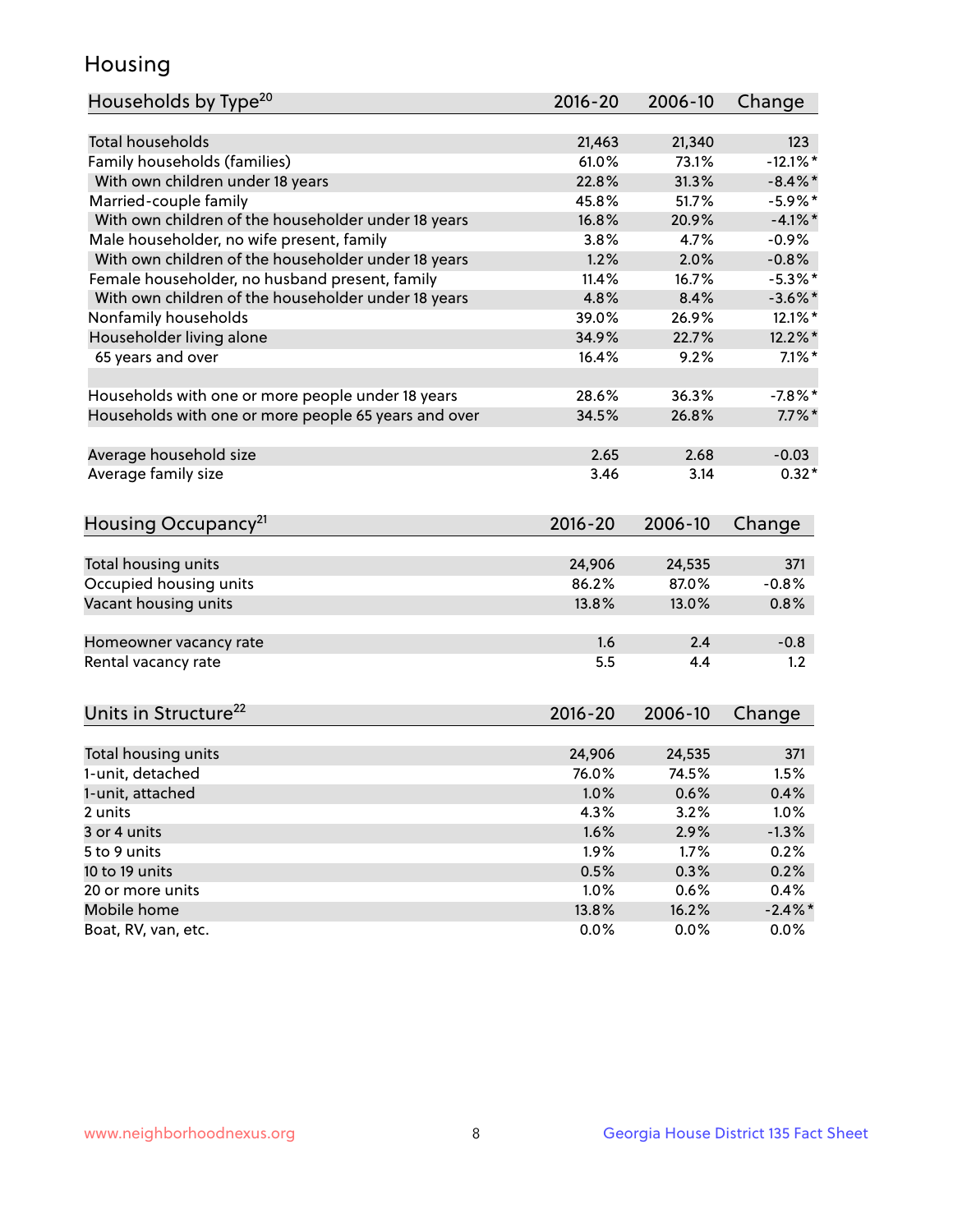## Housing, Continued...

| Year Structure Built <sup>23</sup>             | 2016-20     | 2006-10 | Change     |
|------------------------------------------------|-------------|---------|------------|
| Total housing units                            | 24,906      | 24,535  | 371        |
| Built 2014 or later                            | 1.2%        | (X)     | (X)        |
| Built 2010 to 2013                             | 1.7%        | (X)     | (X)        |
| Built 2000 to 2009                             | 17.9%       | 11.4%   | $6.5%$ *   |
| Built 1990 to 1999                             | 16.8%       | 18.1%   | $-1.3%$    |
| Built 1980 to 1989                             | 13.8%       | 15.4%   | $-1.6%$    |
| Built 1970 to 1979                             | 15.3%       | 16.8%   | $-1.5%$    |
| Built 1960 to 1969                             | 7.9%        | 10.2%   | $-2.3%$ *  |
| Built 1950 to 1959                             | 7.3%        | 6.6%    | 0.7%       |
| Built 1940 to 1949                             | 4.7%        | 4.1%    | 0.6%       |
| Built 1939 or earlier                          | 13.4%       | 17.4%   | $-4.0\%$ * |
| Housing Tenure <sup>24</sup>                   | $2016 - 20$ | 2006-10 | Change     |
| Occupied housing units                         | 21,463      | 21,340  | 123        |
| Owner-occupied                                 | 71.4%       | 72.1%   | $-0.7%$    |
| Renter-occupied                                | 28.6%       | 27.9%   | 0.7%       |
| Average household size of owner-occupied unit  | 2.69        | 2.68    | 0.01       |
| Average household size of renter-occupied unit | 2.55        | 2.68    | $-0.13$    |
| Residence 1 Year Ago <sup>25</sup>             | 2016-20     | 2006-10 | Change     |
| Population 1 year and over                     | 58,520      | 57,874  | 646        |
| Same house                                     | 87.8%       | 82.2%   | $5.7\%$ *  |
| Different house in the U.S.                    | 12.0%       | 17.5%   | $-5.5%$ *  |
| Same county                                    | 5.3%        | 9.6%    | $-4.3\%$ * |
| Different county                               | 6.8%        | 7.9%    | $-1.1%$    |
| Same state                                     | 5.5%        | 6.6%    | $-1.1%$    |
| Different state                                | 1.2%        | 1.3%    | $-0.1%$    |
| Abroad                                         | 0.2%        | 0.4%    | $-0.2%$    |
| Value of Housing Unit <sup>26</sup>            | $2016 - 20$ | 2006-10 | Change     |
| Owner-occupied units                           | 15,334      | 15,390  | $-56$      |
| Less than \$50,000                             | 12.5%       | 14.2%   | $-1.7%$    |
| \$50,000 to \$99,999                           | 24.3%       | 31.9%   | $-7.6\%$ * |
| \$100,000 to \$149,999                         | 17.8%       | 19.8%   | $-2.1%$    |
| \$150,000 to \$199,999                         | 16.0%       | 14.4%   | 1.6%       |
| \$200,000 to \$299,999                         | 15.0%       | 12.1%   | 2.9%       |
| \$300,000 to \$499,999                         | 11.3%       | 5.3%    | $6.0\%$ *  |
| \$500,000 to \$999,999                         | 2.6%        | 1.8%    | 0.8%       |
| \$1,000,000 or more                            | 0.5%        | 0.4%    | 0.0%       |
| Median (dollars)                               | 136,112     | 107,903 | 28,209*    |
| Mortgage Status <sup>27</sup>                  | $2016 - 20$ | 2006-10 | Change     |
| Owner-occupied units                           | 15,334      | 15,390  | $-56$      |
| Housing units with a mortgage                  | 52.5%       | 61.0%   | $-8.6\%$ * |
| Housing units without a mortgage               | 47.5%       | 39.0%   | $8.6\%$ *  |
|                                                |             |         |            |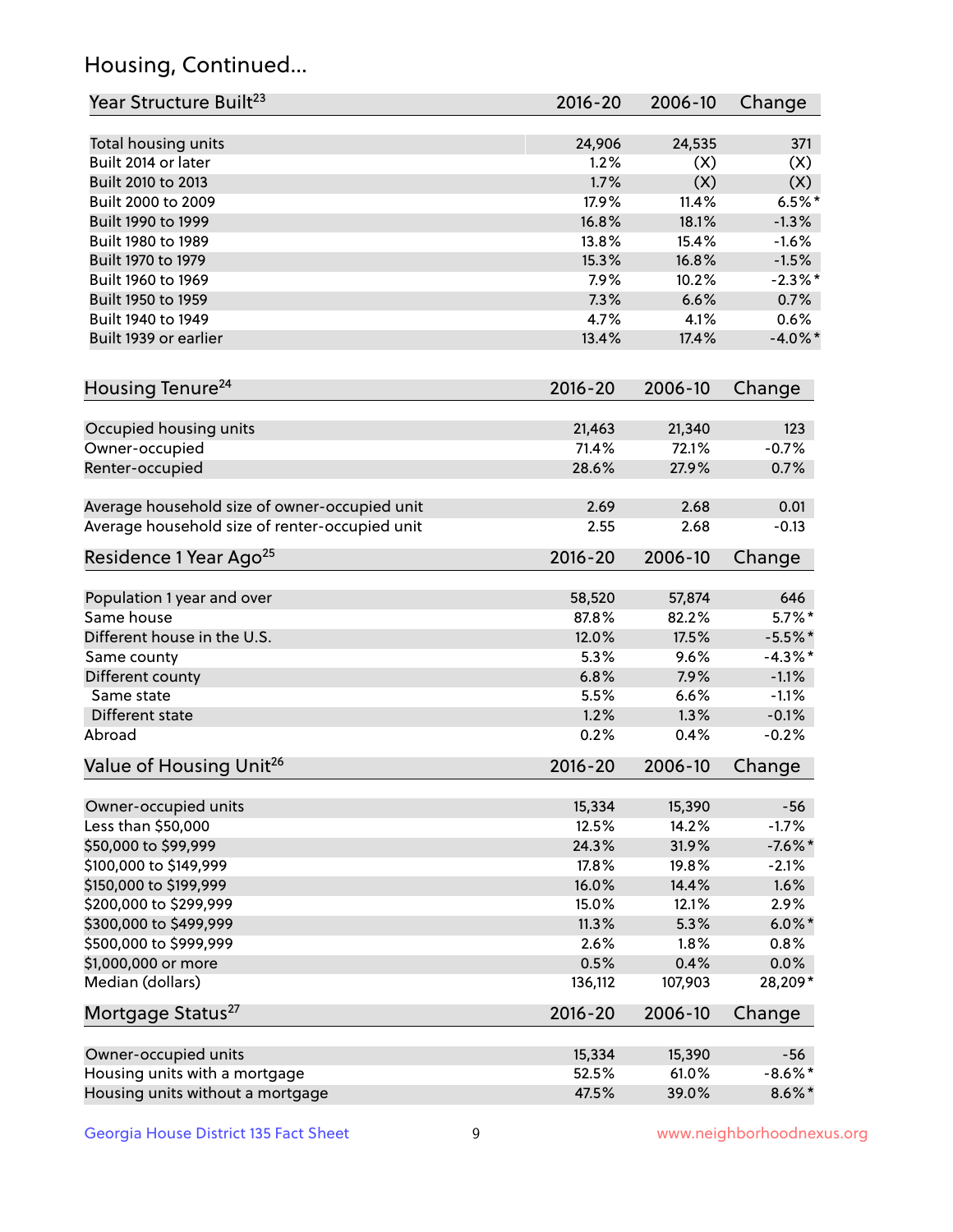## Housing, Continued...

| Selected Monthly Owner Costs <sup>28</sup>                                            | $2016 - 20$ | 2006-10 | Change      |
|---------------------------------------------------------------------------------------|-------------|---------|-------------|
| Housing units with a mortgage                                                         | 8,044       | 9,392   | $-1,348*$   |
| Less than \$300                                                                       | 0.0%        | 0.4%    | $-0.4%$     |
| \$300 to \$499                                                                        | 1.2%        | 2.4%    | $-1.2%$     |
| \$500 to \$999                                                                        | 30.1%       | 38.0%   | $-7.9%$ *   |
| \$1,000 to \$1,499                                                                    | 37.5%       | 37.9%   | $-0.4%$     |
| \$1,500 to \$1,999                                                                    | 18.5%       | 13.1%   | $5.3\%$ *   |
| \$2,000 to \$2,999                                                                    | 12.1%       | 6.8%    | 5.3%        |
| \$3,000 or more                                                                       | 0.7%        | 1.4%    | $-0.6%$     |
| Median (dollars)                                                                      | 1,193       | 1,100   | $93*$       |
| Housing units without a mortgage                                                      | 7,290       | 5,998   | $1,292*$    |
| Less than \$150                                                                       | 3.9%        | 6.0%    | $-2.1%$     |
| \$150 to \$249                                                                        | 10.6%       | 20.8%   | $-10.2\%$ * |
| \$250 to \$349                                                                        | 24.9%       | 25.3%   | $-0.4%$     |
| \$350 to \$499                                                                        | 29.0%       | 27.4%   | 1.7%        |
| \$500 to \$699                                                                        | 19.5%       | 16.7%   | 2.8%        |
| \$700 or more                                                                         | 12.1%       | 3.9%    | $8.2\%$ *   |
| Median (dollars)                                                                      | 407         | 342     | $65*$       |
| Selected Monthly Owner Costs as a Percentage of<br>Household Income <sup>29</sup>     | $2016 - 20$ | 2006-10 | Change      |
| Housing units with a mortgage (excluding units where<br>SMOCAPI cannot be computed)   | 7,981       | 9,369   | $-1,388*$   |
| Less than 20.0 percent                                                                | 50.2%       | 35.3%   | 14.9%*      |
| 20.0 to 24.9 percent                                                                  | 14.3%       | 16.2%   | $-1.9%$     |
| 25.0 to 29.9 percent                                                                  | 7.6%        | 11.2%   | $-3.5%$ *   |
| 30.0 to 34.9 percent                                                                  | 7.8%        | 12.6%   | $-4.9\%*$   |
| 35.0 percent or more                                                                  | 20.1%       | 24.7%   | $-4.6%$     |
| Not computed                                                                          | 63          | 23      | 40          |
| Housing unit without a mortgage (excluding units where<br>SMOCAPI cannot be computed) | 6,866       | 5,923   | 944         |
| Less than 10.0 percent                                                                | 49.3%       | 38.2%   | $11.1\%$ *  |
| 10.0 to 14.9 percent                                                                  | 20.1%       | 22.8%   | $-2.7%$     |
| 15.0 to 19.9 percent                                                                  | 9.3%        | 12.6%   | $-3.4\%$ *  |
| 20.0 to 24.9 percent                                                                  | 6.4%        | 9.1%    | $-2.7%$     |
| 25.0 to 29.9 percent                                                                  | 4.2%        | 6.8%    | $-2.6%$     |
| 30.0 to 34.9 percent                                                                  | 1.4%        | 2.6%    | $-1.2%$     |
| 35.0 percent or more                                                                  | 9.3%        | 7.8%    | 1.5%        |
| Not computed                                                                          | 424         | 75      | 349         |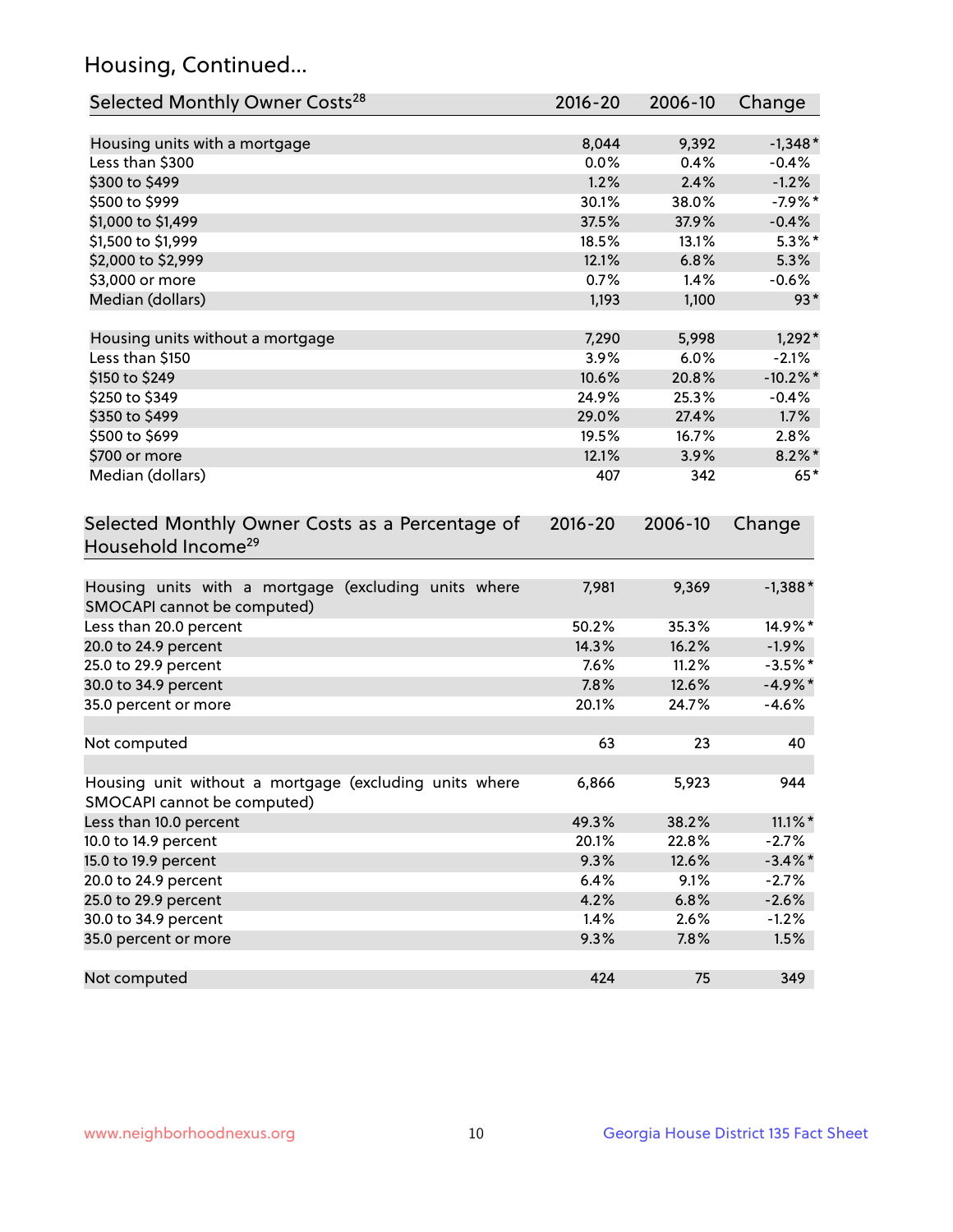## Housing, Continued...

| Gross Rent <sup>30</sup>                                     | 2016-20     | 2006-10 | Change   |
|--------------------------------------------------------------|-------------|---------|----------|
|                                                              |             |         |          |
| Occupied units paying rent                                   | 5,555       | 5,214   | 341      |
| Less than \$200                                              | $1.3\%$     | $3.9\%$ | $-2.6%$  |
| \$200 to \$499                                               | 17.1%       | 29.9%   | $-12.8%$ |
| \$500 to \$749                                               | 34.0%       | 33.9%   | 0.1%     |
| \$750 to \$999                                               | 28.7%       | 22.0%   | 6.7%     |
| \$1,000 to \$1,499                                           | 17.3%       | 9.2%    | 8.1%     |
| \$1,500 to \$1,999                                           | 1.5%        | 1.1%    | 0.5%     |
| \$2,000 or more                                              | 0.1%        | $0.0\%$ | 0.1%     |
| Median (dollars)                                             | 708         | 600     | $108*$   |
|                                                              |             |         |          |
| No rent paid                                                 | 574         | 736     | $-162$   |
|                                                              |             |         |          |
| Gross Rent as a Percentage of Household Income <sup>31</sup> | $2016 - 20$ | 2006-10 | Change   |

| Occupied units paying rent (excluding units where GRAPI | 5,097 | 5,179 | $-81$   |
|---------------------------------------------------------|-------|-------|---------|
| cannot be computed)                                     |       |       |         |
| Less than 15.0 percent                                  | 12.8% | 6.4%  | 6.4%    |
| 15.0 to 19.9 percent                                    | 14.6% | 13.9% | 0.8%    |
| 20.0 to 24.9 percent                                    | 11.1% | 16.6% | $-5.5%$ |
| 25.0 to 29.9 percent                                    | 12.1% | 10.6% | 1.5%    |
| 30.0 to 34.9 percent                                    | 8.3%  | 10.6% | $-2.3%$ |
| 35.0 percent or more                                    | 41.0% | 41.9% | $-0.9%$ |
|                                                         |       |       |         |
| Not computed                                            | 1,032 | 771   | 260     |

## Transportation

| Commuting to Work <sup>32</sup>           | 2016-20 | 2006-10 | Change     |
|-------------------------------------------|---------|---------|------------|
|                                           |         |         |            |
| Workers 16 years and over                 | 23,853  | 23,633  | 220        |
| Car, truck, or van - drove alone          | 86.8%   | 79.8%   | $7.0\%$ *  |
| Car, truck, or van - carpooled            | 7.9%    | 14.8%   | $-6.9\%$ * |
| Public transportation (excluding taxicab) | $0.3\%$ | $0.0\%$ | 0.3%       |
| Walked                                    | 1.5%    | 1.3%    | 0.1%       |
| Other means                               | $1.3\%$ | 1.4%    | $-0.0%$    |
| Worked at home                            | 2.2%    | 2.7%    | $-0.5%$    |
|                                           |         |         |            |
| Mean travel time to work (minutes)        | 28.5    | 26.5    | 2.0        |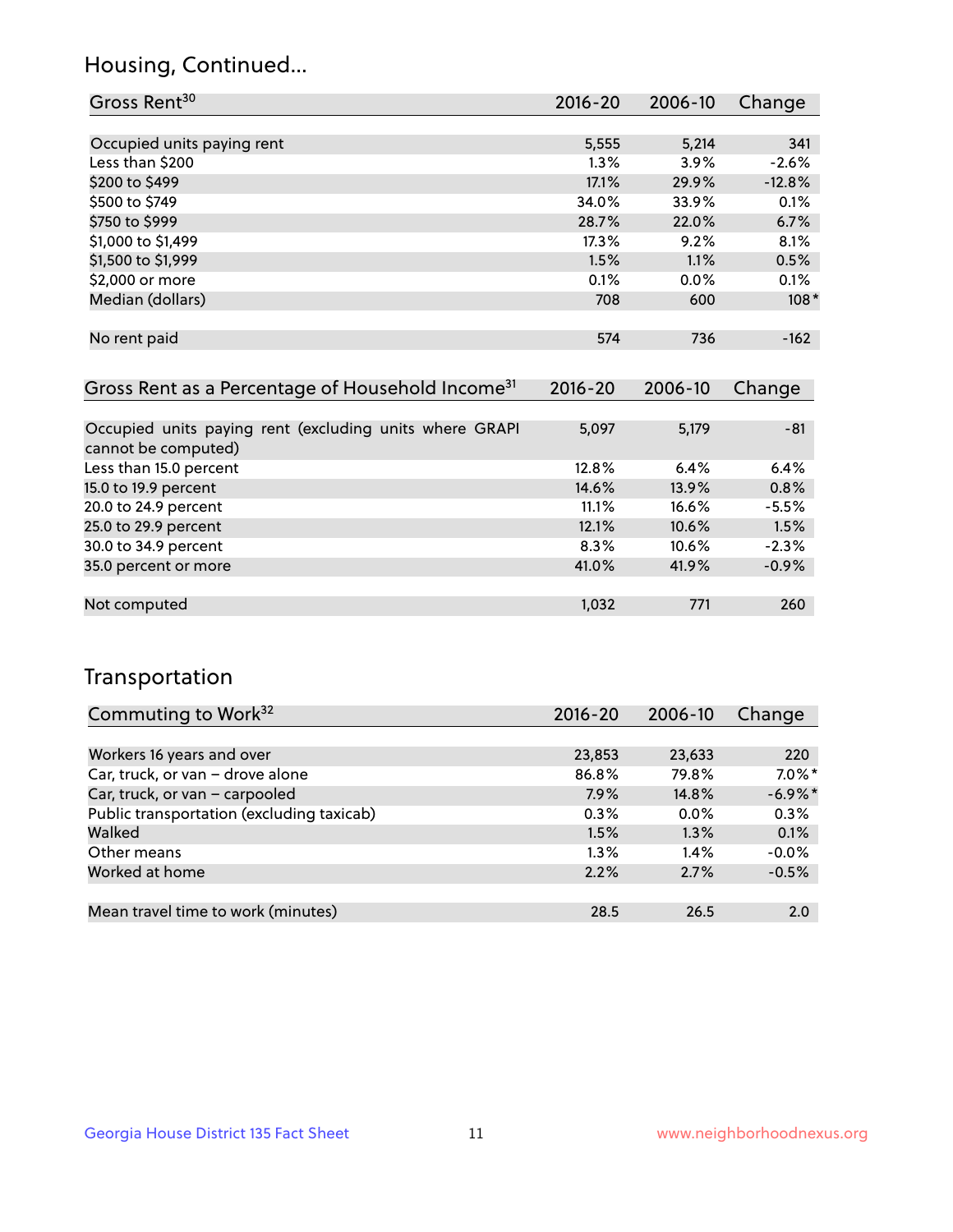## Transportation, Continued...

| Vehicles Available <sup>33</sup> | $2016 - 20$ | 2006-10 | Change  |
|----------------------------------|-------------|---------|---------|
|                                  |             |         |         |
| Occupied housing units           | 21,463      | 21,340  | 123     |
| No vehicles available            | 8.3%        | $7.0\%$ | 1.3%    |
| 1 vehicle available              | 27.0%       | 29.8%   | $-2.8%$ |
| 2 vehicles available             | 36.1%       | 36.7%   | $-0.6%$ |
| 3 or more vehicles available     | 28.7%       | 26.5%   | 2.2%    |

#### Health

| Health Insurance coverage <sup>34</sup>                 | 2016-20 |
|---------------------------------------------------------|---------|
|                                                         |         |
| Civilian Noninstitutionalized Population                | 57,965  |
| With health insurance coverage                          | 88.1%   |
| With private health insurance coverage                  | 63.4%   |
| With public health coverage                             | 36.4%   |
| No health insurance coverage                            | 11.9%   |
| Civilian Noninstitutionalized Population Under 19 years | 14,339  |
| No health insurance coverage                            | 6.9%    |
| Civilian Noninstitutionalized Population 19 to 64 years | 33,806  |
| In labor force:                                         | 23,827  |
| Employed:                                               | 22,476  |
| With health insurance coverage                          | 86.8%   |
| With private health insurance coverage                  | 82.9%   |
| With public coverage                                    | 6.1%    |
| No health insurance coverage                            | 13.2%   |
| Unemployed:                                             | 1,351   |
| With health insurance coverage                          | 61.6%   |
| With private health insurance coverage                  | 38.0%   |
| With public coverage                                    | 25.3%   |
| No health insurance coverage                            | 38.4%   |
| Not in labor force:                                     | 9,979   |
| With health insurance coverage                          | 76.6%   |
| With private health insurance coverage                  | 44.2%   |
| With public coverage                                    | 40.5%   |
| No health insurance coverage                            | 23.4%   |